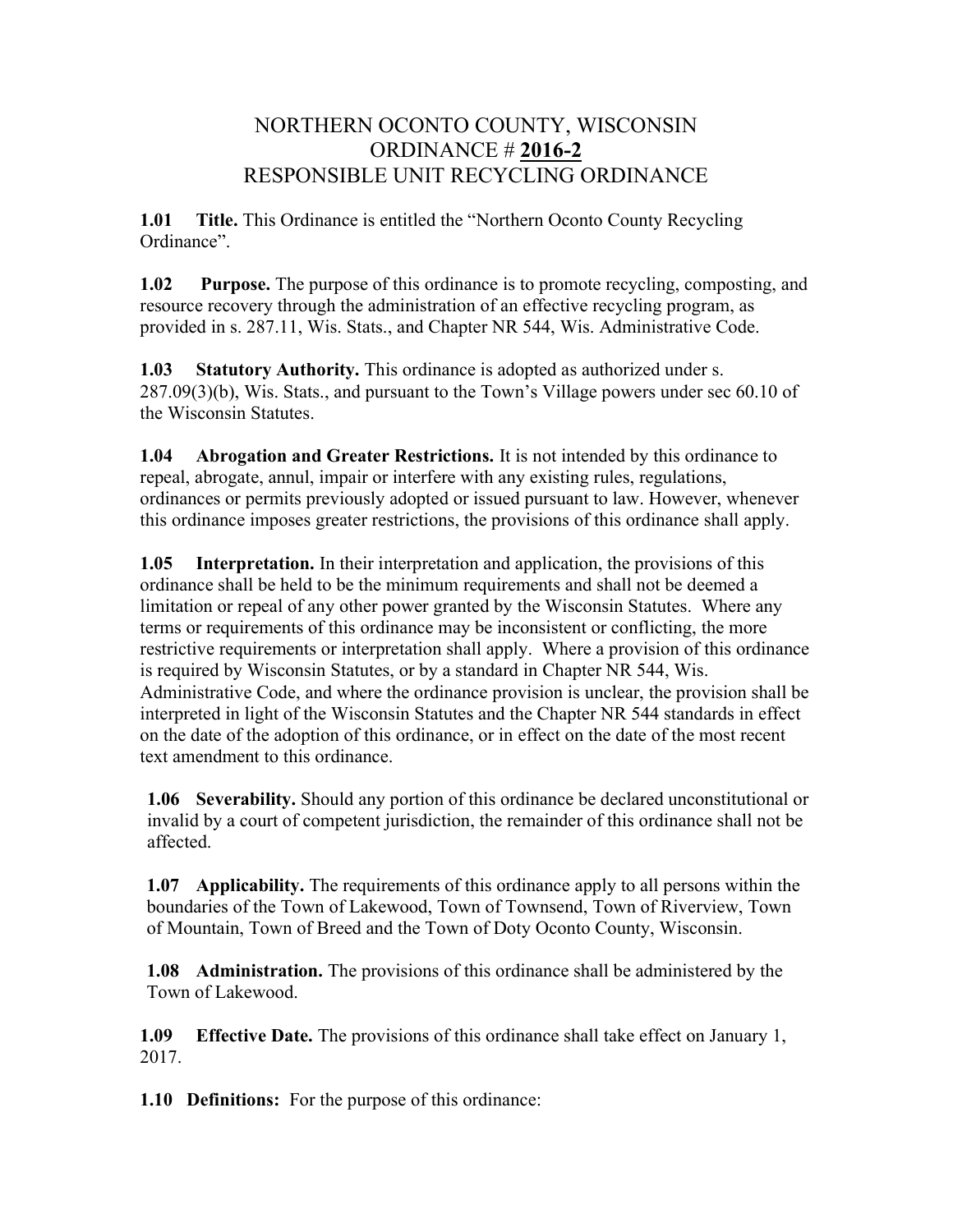- 1) "Bi-metal container" means a container for carbonated or malt beverages that is made primarily of a combination of steel and aluminum.
- 2) "Container board" means corrugated paperboard used in the manufacture of shipping containers and related products.
- 3) "Foam polystyrene packaging" means packaging made primarily from foam polystyrene that satisfies one of the following criteria:
	- a) Is designed for serving food or beverages.
	- b) Consists of loose particles intended to fill space and cushion the packaged article in a shipping container.
	- c) Consists of rigid materials shaped to hold and cushion the packaged article in a shipping container.
- 4) "Glass Container" means a glass bottle, jar or other packaging container used to contain a product that is the subject of a retail sale and does not include ceramic cups, dishes, oven ware, plate glass, safety and window glass, heat resistant glass such as pyrex, lead based glass such as crystal, or TV tubes.
- 5) "HDPE" means high density polyethylene, labeled by the SPI code # 2.
- 6) "LDPE" means low density polyethylene, labeled by the SPI code  $#4$ .
- 7) "Magazines" means magazines and other materials printed on similar paper.
- 8) "Major appliance" means a residential or commercial air conditioner, clothes dryer, clothes washer, dishwasher, freezer, microwave oven, oven, refrigerator, furnace, boiler, dehumidifier, water heater or stove.
- 9) "Multiple-family dwelling" means a property containing 5 or more residential units, including those which are occupied seasonally.
- 10) "Newspaper" means a newspaper and other materials printed on newsprint.
- 11) "Non-residential facilities and properties" means commercial, retail, industrial, institutional and government facilities and properties. This term does not include multiple family dwellings.
- 12) "Office paper" means high grade printing and writing papers from offices in nonresidential facilities and properties. Printed white ledger and computer printout are examples of office paper generally accepted as high grade. Printed white ledger and computer printout are examples of office paper generally accepted as high grade. This term does not include industrial process waste.
- 13) "Other resins or multiple resins" means plastic resins labeled by the SPI code # 7.
- 14) "Person" includes any individual, corporation, partnership, association, local government unit, as defined in s. 66.0131(1)(a), Wis. Stats., state agency or authority or federal agency.
- 15) "PETE" or "PET" means polyethylene terephthalate, labeled by the SPI code # 1.
- 16) "Plastic container" means an individual, separate, rigid plastic bottle, can, jar or carton, except for a blister pack, that is originally used to contain a product that is the subject of a retail sale.
- 17) "Postconsumer waste" means solid waste other than solid waste generated in the production of goods, hazardous waste, as defined in s. 291.01(7) Wis. Stats., waste from construction and demolition of structures, scrap automobiles, or high-volume industrial waste, as defined in s. 289.01(17)., Wis. Stats.
- 18) "PP" means polypropylene, labeled by the SPI code # 5.
- 19) "PS" means polystyrene, labeled by the SPI code # 6.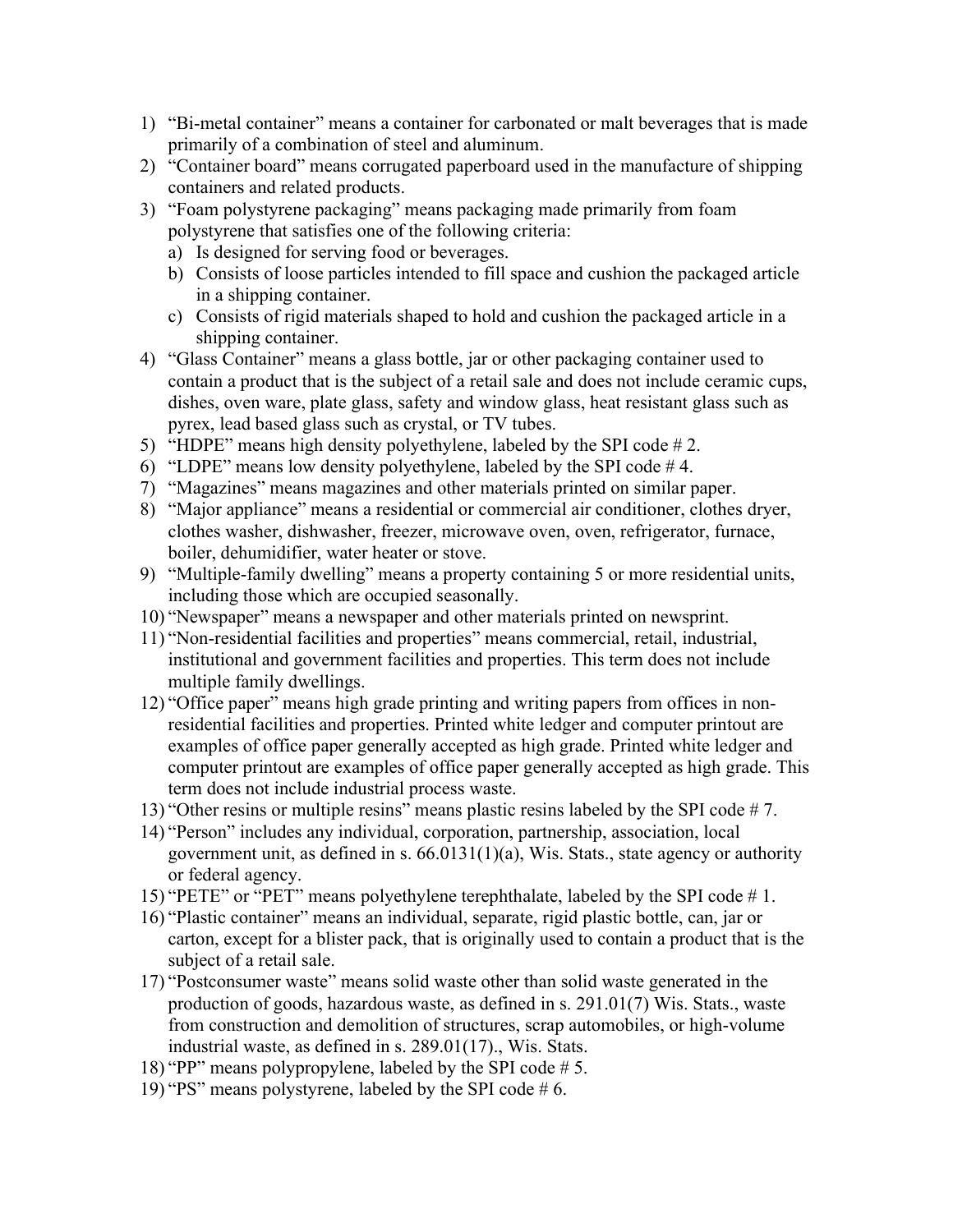- 20) "PVC" means polyvinyl chloride, labeled by the SPI code # 3.
- 21) "Recyclable materials" includes lead acid batteries; major appliances; waste oil; yard waste; aluminum containers; corrugated paper or other container board; foam polystyrene packaging; glass containers; magazines; newspaper; office paper; rigid plastic containers, including those made of PETE, HDPE, PVC, LDPE, PP, PS and other resins or multiple resins; steel containers; waste tires; and bi-metal containers.
- 22) "Solid waste" has the meaning specified in s. 289.01(33), Wis. Stats.
- 23) "Solid waste facility" has the meaning specified in s. 289.01(35), Wis. Stats.
- 24) "Solid waste treatment" means any method, technique or process which is designed to change the physical, chemical or biological character or composition of solid waste. "Treatment" includes incineration.
- 25) "Waste tire" means a tire that is no longer suitable for its original purpose because of wear, damage or defect.
- 26) "Yard waste" means leaves, grass clippings, yard and garden debris and brush, including clean woody vegetative material no greater than 6 inches in diameter. This term does not include stumps, roots or shrubs with intact root balls.

### SECTION 4. GENERAL REQUIREMENTS

1.11 Separation of Recyclable Materials. Occupants of single family and 2 to 4 unit residences, multiple-family dwellings and non-residential facilities and properties shall separate the following materials from postconsumer waste:

- 1) Lead acid batteries
- 2) Major appliances
- 3) Waste oil
- 4) Yard waste
- 5) Aluminum containers
- 6) Bi-metal containers
- 7) Corrugated paper or other container board
- 8) Foam polystyrene packaging
- 9) Glass containers
- 10) Magazines
- 11) Newspaper
- 12) Office paper
- 13) Rigid plastic containers made of PETE, HDPE, PVC< LDPE< PP< PS< and other resins or multiple resins
- 14) Steel containers
- 15) Waste tires

#### 1.12 Separation Requirements Exempted. The separation requirements of s. 1.11 do not apply to the following:

1) Occupants of single family and 2 to 4 unit residences, multiple-family dwellings and non-residential facilities and properties that send their postconsumer waste to a processing facility licensed by the Wisconsin Department of Natural Resources that recovers the materials specified in s. 1.11 from solid waste in as pure a form as is technically feasible.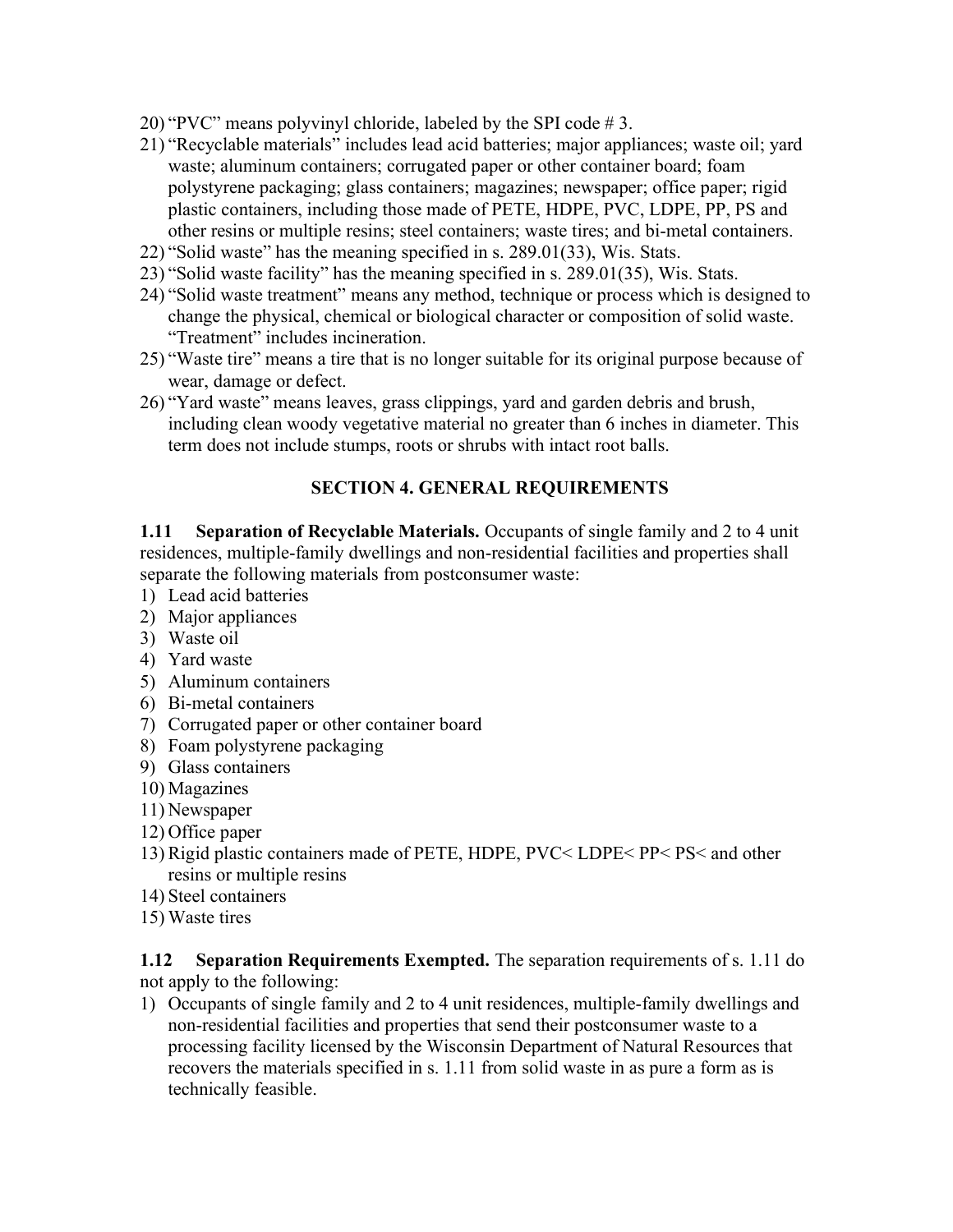- 2) Solid waste which is burned as a supplement fuel at a facility if less than 30 % of the heat input to the facility is derived from the solid waste burned as supplement fuel.
- 3) A recyclable material specified in s. 1.1(5) through (15) for which a variance has been granted by the Department of Natural Resources under s. 287.11(2m), Wis. Stats., or s. NR 544.14, Wis. Administrative Code.
- 4) Materials listed in s. 4.1 (8) foam polystyrene packaging, and part of the materials listed in s. 4.8 (13) including PVC, LDPE,PP, PS and other resins or multiple resins, are currently under variance from the department and do not have to be separated from the trash.

1.13 Care of Separated Recyclable Materials. To the greatest extent practicable, the recyclable materials separated in accordance with s. 1.11 shall be clean and kept free of contaminants such as food or product residue, oil or grease, or other non-recyclable materials, including but not limited to household hazardous waste, medical waste, and agricultural chemical containers. Recyclable materials shall be stored in a manner which protects them from wind, rain, and other inclement weather conditions.

# 1.14 Management of Lead Acid Batteries, Major Appliances, Waste Oil and Yard

Waste. Occupants of single family and 2 to 4 unit residences, multiple-family dwellings and non-residential facilities and properties shall manage lead acid batteries, major appliances, waste oil, and yard waste as follows:

- 1) Lead acid batteries.
- 2) Major appliances
- 3) Waste oil shall be

The above items shall be taken to the recycling center and deposited in the proper area, upon paying the designated fee.

4) Yard waste shall be deposited in the Brush Site Collection areas in any of the above listed Towns.

1.15 Preparation and Collection of Recyclable Materials. Except as otherwise directed by The Lakewood Town Board, occupants of single family and 2 to 4 unit residences shall do the following for the preparation and collection of the separated materials specified in s.  $1.11(5)$  through  $(15)$ :

- 1) The following shall be rinsed, striped of labels and tops removed if applicable:
	- A. Aluminum Containers
	- B. Bi-Metal Containers
	- C. Glass Containers
	- D. Plastic Containers including PETE, HDPE, PVC, LDPE, PP,
- 2) Corrugated paper or other container board shall be clean and flattened
- 3) Glass containers shall be rinsed, stripped of labels, rings and tops
- 4) Magazines, Newspaper, Office paper shall be loose.
- 5) Rigid plastic containers shall be prepared and collected as follows:
	- a) Plastic containers made of PETE, HDPE, PVC, LDPE, PP, PS shall be clean and rinsed with caps and rings removed.
- 10) Steel containers shall be either put in the recycling compactor or on the scrap metal pile, whichever is appropriate.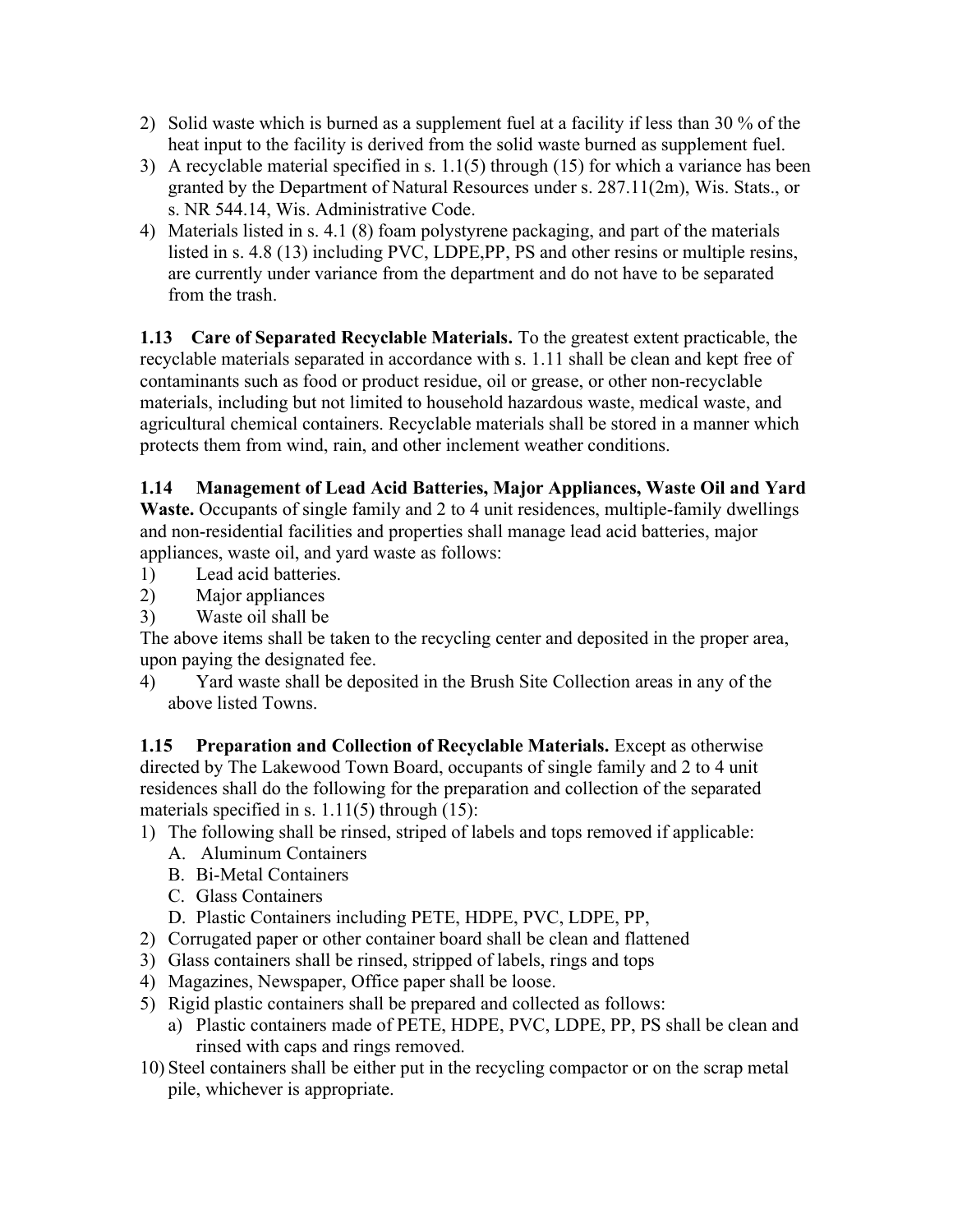11) Waste tires shall be dropped off at the taxpayers residence Recycling Center, paying the appropriate fee to the Recycling Attendant at the time of drop off.

#### 1.16 Responsibilities of Owners or Designated Agents of Multiple-Family Dwellings.

- 1) Owners or designated agents of multiple-family dwellings shall do all of the following to recycle the materials specified in s.  $1.11(5)$  through  $(15)$ :
	- a) Provide adequate, separate containers for the recyclable materials.
	- b) Notify tenants in writing at the time of renting or leasing the dwelling and at least semi-annually thereafter about the established recycling program.
	- c) Provide for the collection of the materials separated from the solid waste by the tenants and the delivery of the materials to a recycling facility.
	- d) Notify tenants of reasons to reduce and recycle solid waste, which materials are collected, how to prepare the materials in order to meet the processing requirements, collection methods or sites, locations and hours of operation, and a contact person or company, including a name, address and telephone number.
- 2) The requirements specified in 1) do not apply to the owners or designated agents of multiple-family dwellings if the postconsumer waste generated within the dwelling is treated at a processing facility licensed by the Department of Natural Resources that recovers for recycling the materials specified in s. 1.11(5) through (15) from solid waste in as pure a form as is technically feasible.

### 1.17 Responsibilities of Owners or Designated Agents of Non-Residential Facilities and Properties.

- 1) Owners or designated agents of non-residential facilities and properties shall do all of the following to recycle the materials specified in s.  $1.11(5)$  through  $(15)$ :
	- (a) Provide adequate, separate containers for the recyclable materials.
	- (b) Notify in writing, at least semi-annually, all users, tenants and occupants of the properties about the established recycling program.
	- (c) Provide for the collection of the materials separated from the solid waste by the users, tenants and occupants and the delivery of the materials to a recycling facility.
	- (d) Notify users, tenants and occupants of reasons to reduce and recycle, which materials are collected, how to prepare materials in order to meet the processing requirements, collection methods or sites, locations and hours of operation, and a contact person or company, including a name, address and telephone number.
- 2) The requirements specified in 1) do not apply to the owners or designated agents of non-residential facilities and properties if the postconsumer waste generated within the facility or property is treated at a processing facility licensed by the Department of Natural Resources that recovers for recycling the materials specified in s. 1.11 (5) through (15) from solid waste in as pure a form as is technically feasible.

# 1.17 Prohibitions on Disposal of Recyclable Materials Separated for Recycling. No person may dispose of in a solid waste disposal facility or burn in a solid waste

treatment facility any of the materials specified in s. 1.11 (5) through (15) which have been separated for recycling, except waste tires may be burned with energy recovery in a solid waste treatment facility.